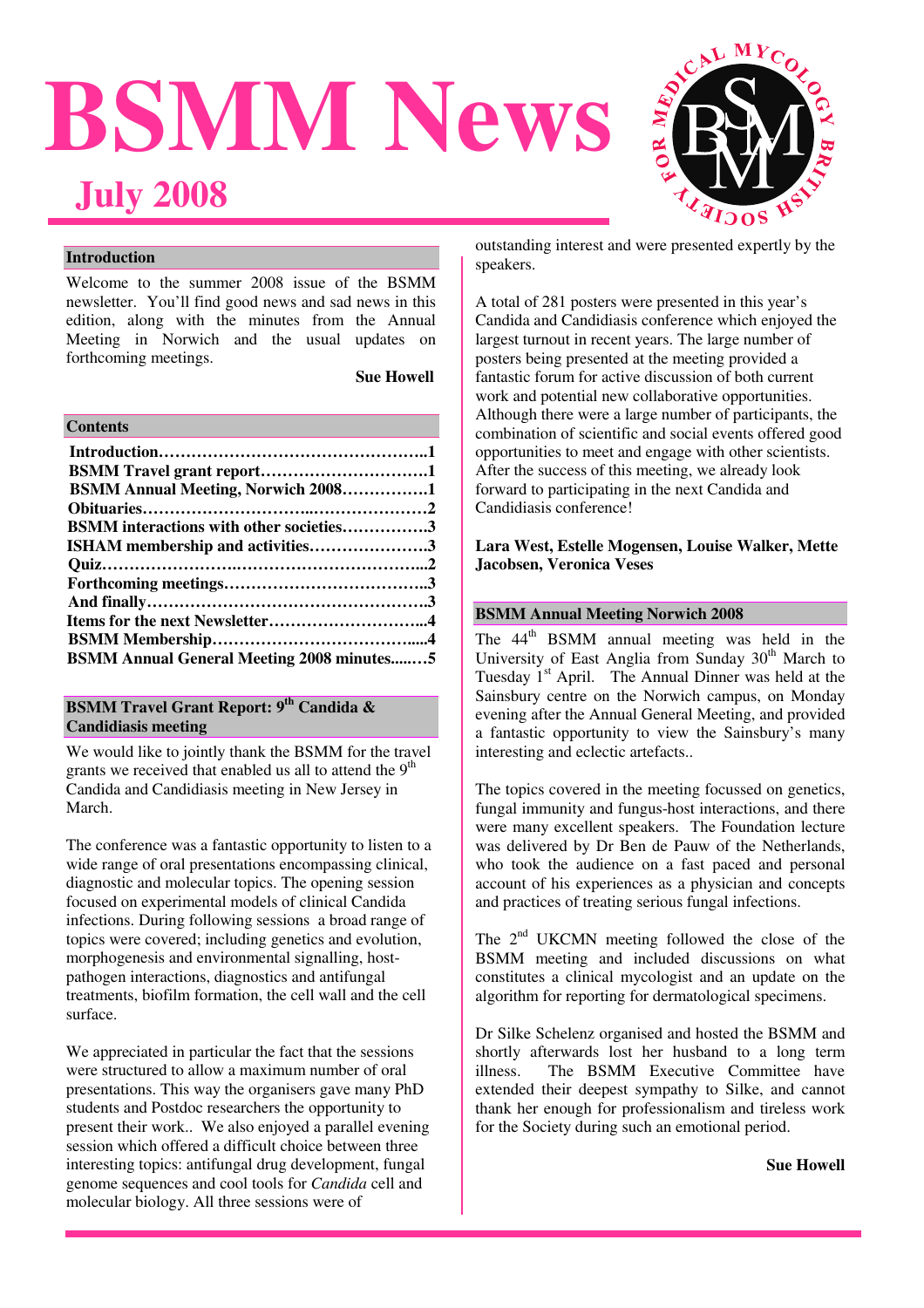

#### **Obituaries**



#### **BETTY M PARTRIDGE MA PHD (1925-2007)**

Educated at Guildford High School, She read Natural Science (Botany) at Lady Margaret Hall, Oxford University, from 1943. After graduating in 1947, she stayed on in the Botany Department as a Senior Research assistant to Dr W H Wilkins on a Medical Research Council grant. The work involved collecting, isolating and screening 500 species of Basidiomycetes for antibacterial activity. This resulted in her first publication, in the *British Journal of Experimental Pathology* and she attained her MA in 1950.

In that year she left Oxford to begin her career in medical mycology as Assistant Medical Mycologist at the Institute of Dermatology, Lisle St., Leicester Square, London, under Dr Dr R W Riddell. Here she was involved in the day-to-day diagnostic skin mycology, and published papers on the range of ringworms encountered (1952), familial favus (1955) and mixed fungal infections (1958) and the hair-penetration test (1959).

After a decade of working with dermatophytes and skin patients, her interests moved to the study of fungal pathogenicity, and she received her PhD at King's College Hospital Medical School in 1964-5 for her work on the developing chick embryo as a model for

infectious processes. She moved to take up a post as Lecturer in Medical Mycology at Charing Cross Hospital Medical School, a post in which she was able to mix her enthusiasm for fungi with the full range of clinical medicine and pathology. Early in her time there she was joined by Maire Denny, who had been working in medical mycology at the Wright Fleming Institute. The two were to form a long-lasting partnership in the mycology lab at Charing Cross. Betty was a stimulating and engaging lecturer and was heavily involved in teaching mycology to the medical students and medical staff.

Her home life was shared between her flat in Hampstead, where she had many friends, and her family home in Guildford, and she continued to commute weekly between these long after retirement. A keen sailor, she seldom missed participating in Cowes week, and crewed regularly for friends on the Hamble river. In addition, especially in the earlier years, she enjoyed skiing holidays abroad.

She was an active participant in the annual meetings of the Medical Mycology Sub-committee held by the Medical Research Council and a founder member of its successor, the British Society for Mycopathology (BSM, later to become the BSMM)) and an early member of the International Society for Human and Animal Mycology, set up in Paris in 1954. She served as Treasurer of the BSM from 1979 to1984, and was awarded honorary membership in 1990. Long after her retirement she continued to be an active participant in the annual meetings of the BSMM. She was a prominent voice at the song sessions around the piano of Seamus O'Sullivan and later Frank Odds, with her distinctive half-lens spectacles on a chain around the neck.

Betty is remembered by many of us as a good friend and distinguished colleague, who contributed much in her own distinctive style to the British medical mycology scene.

**Colin Campbell, with acknowledgements for help to Betty's colleagues, especially Maire Denny, who also provided the photograph.** 

#### **PROFESSOR GABRIEL SEGRETAIN (1913-2008)**

Gabriel Segretain joined the Pasteur Institute in 1938 to work in the Department of Plant Mycology and Physiology. He was made head of Department in 1960, his department became a Reference Centre for the World Health Organisation (WHO) and he was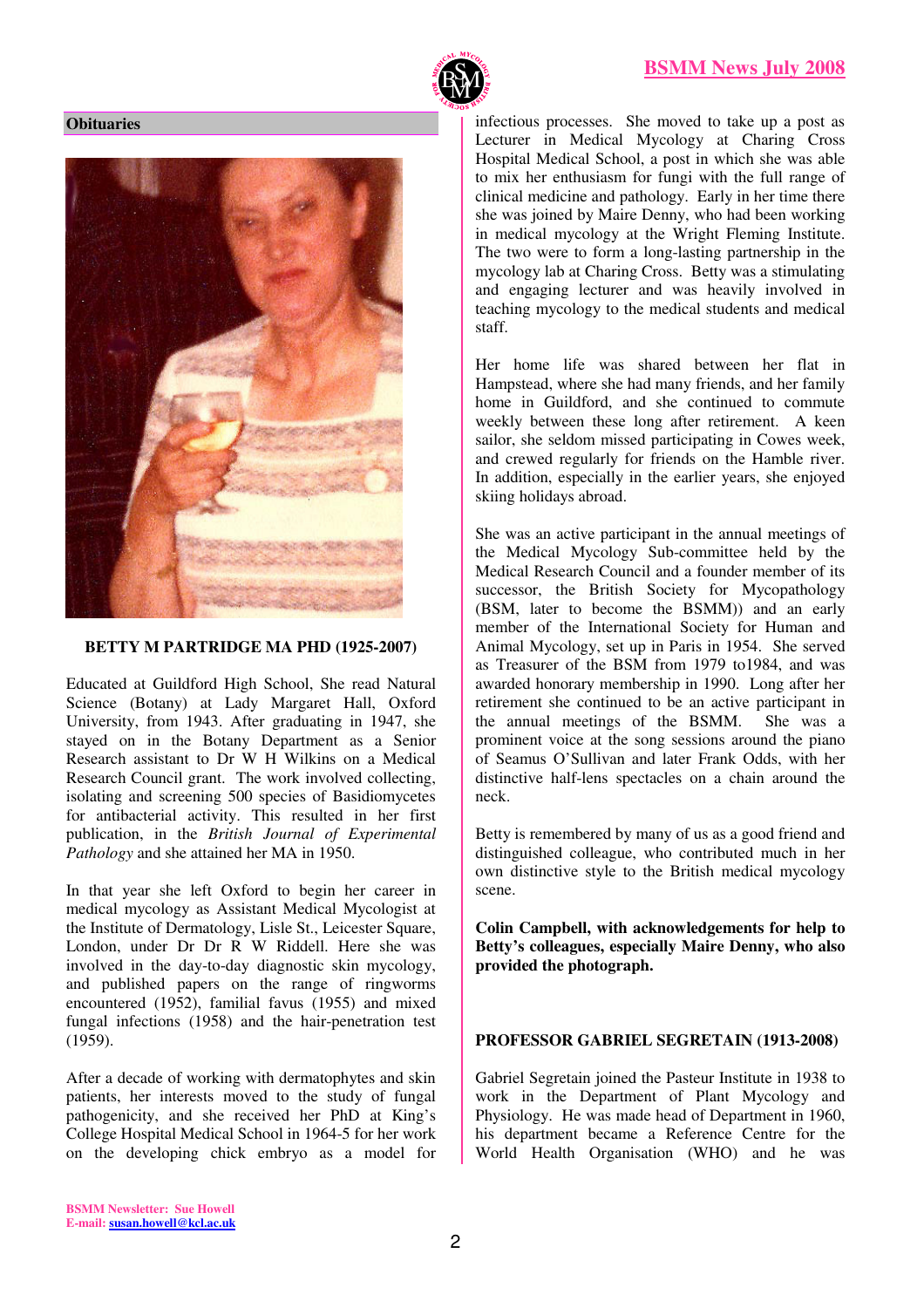

recognised as the WHO expert on pathogenic fungi. Amongst his many publications and discoveries was the identification and naming of *Penicillium marneffei*, which at that point was known as an agent of reticulosis discovered by Caponi and Sureau in bamboo rats in Vietnam.

With Edouard Drouhet and Francois Mariat he founded both the French Societ of Medical Mycology and the Insternational Society for Human and Animal Mycology, and served as the President of ISHAM from 1977-1981. Professor Segretain continued to receive honours for his work and dedication to science and finally retired in 1981 to his home in Meuden, where he died on  $13<sup>th</sup>$  March 2008.

Taken from:

www.aspergillus.org.uk/secure/historical\_papers/hall\_of \_fame/segretain.pdf.

### **BSMM interactions with other societies**

Dr Gary Moran, the meetings secretary, is representing the BSMM at the Federation of Infection Societies (FIS) 2008 consultative committee. The next FIS meeting is in Cardiff from 2-4 December 2008 and the re will be a BSMM workshop organised by Dr Richard Hobson and Dr Silke Schelnz. In addition to this, Dr John Rex will be giving an expert session on the management of candidaemia.

The BSMM is a member of the Biosciences Foundation (BSF) which is active in promoting science in the UK for education and research, and offers advice and consultation on public policy on these issues. Recent concerns raised by the BSF have included publicizing changes to the law regarding charitable status of societies. Following their Annual General Meeting the results of elections to general committee positions are:

Professor Julia Buckingham, nominated by SfE Professor Robert Freedman, nominated by Biochem Soc Professor Graeme Henderson, nominated by BPS Dr Ann Prentice, Nominated by Nutrition Soc

and to the commercial position:

Prof. Lewis Smith, Syngenta

The BSF welcomed Prof Dame Nancy Rothwell as the new BSF President

For more information on the activities of the BSF please view their website at: www.bsf.ac.uk

#### **ISHAM membership and activities**

ISHAM (International Society for Human and Animal Mycology) is the only organization promoting all aspects of medical and veterinary mycology on a worldwide scale. Its activities cover all areas, from clinical science to fundamental research. Membership of the society is a must for everyone working in any of these areas, see

http://www.isham.org/Membership\_Form.html

What do you get from your membership subscription?:

- Reduced fees for the ISHAM congress in Tokyo / Beijing, May 2009,http://www.congre.co.jp/isham2009/

- Free access to the journal Medical Mycology, see http://www.informaworld.com/smpp/title~content=t713  $\overline{694156}$ ~tab=sample

the electronic version being included in the membership fee (hard copy delivered at a small extra fee). This includes all back-issues of the journal, plus the preceding journals Sabouraudia and Journal of Medical and Veterinary Mycology, starting at Volume 1 published in 1962

- Inter-active communication tools with very regular emailed news alerts on anything significant in mycology, such as forthcoming congresses and courses, important literature, vacancies etc.

- Access to discussion forums where you can share points of view with your colleagues and ask advice

- An inter-active SOS-service on significant clinical cases

- Free membership of our many international networks on themes of your interest: the ISHAM Working Groups, see http://www.isham.org/Groups.html.

- The ISHAM website contains a growing number of free protocols to help you to apply major techniques in antifungal testing, diagnostics and molecular phylogeny.

- Sponsoring of regional courses and of young and motivated ISHAM members remains possible.

> **Sybren de Hoog ISHAM-President 2006-2009**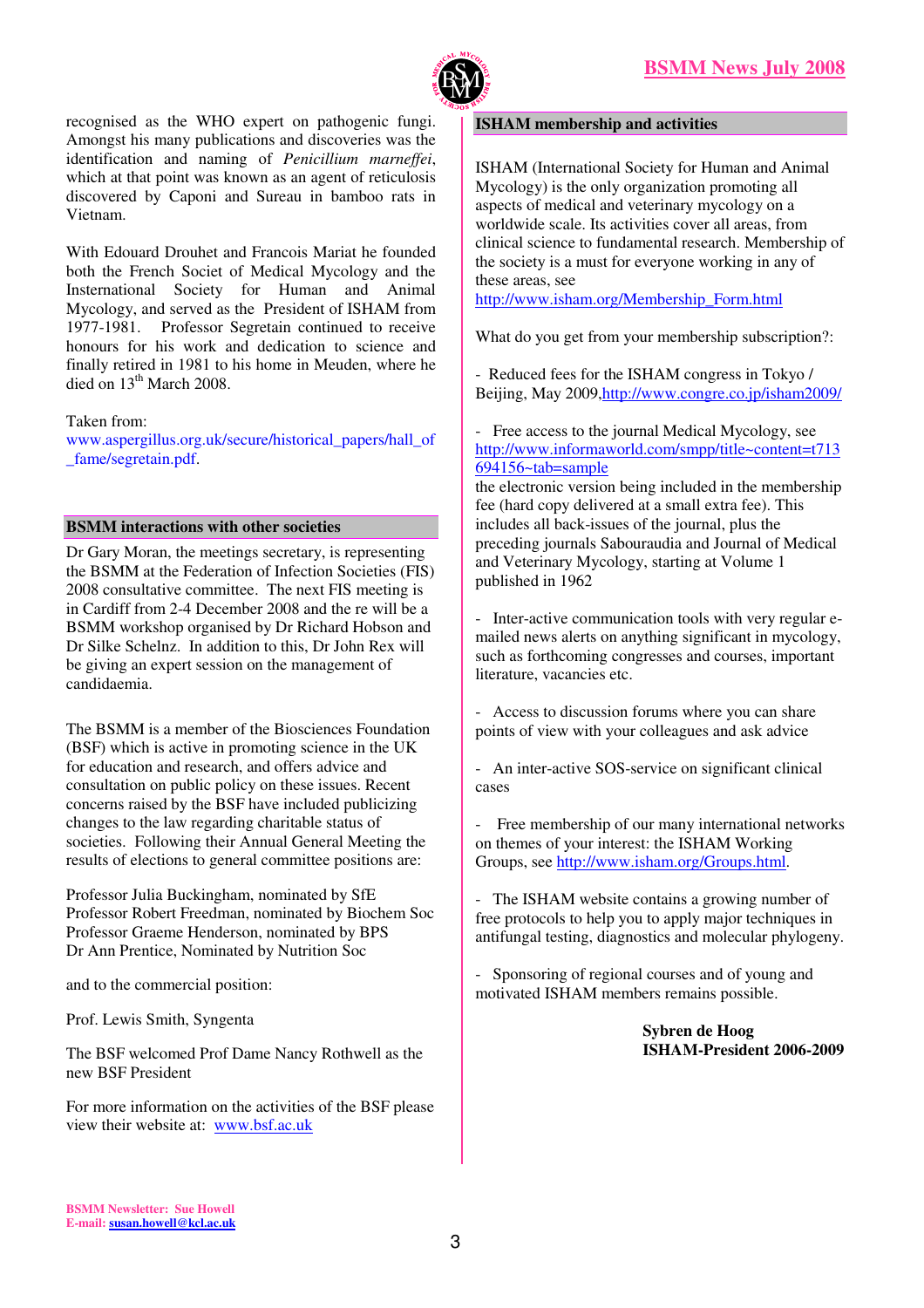



#### **Quiz**

The answer to the identification of the fungus in the quiz in the last newsletter is: *Basidiobolus ranarum* 

Colony grown on Sabouraud's Dextrose agar.



Microscopic examination



If anyone else would like to submit fungal photos for a quiz please send them to Sue at susan.howell@kcl.ac.uk

#### **Forthcoming meetings**

**Society for General Microbiology 163rd Meeting**  8th-11th September 2008, Dublin, Ireland Details: www.sgm.ac.uk/meetings

**BSMM Annual Meeting**  28-31 March 2009, London, UK Details: www.bsmm.org

**26th International Congress of Chemotherapy and Infection**  18-21 June 2009, Toronto, Cananda Details:

**ISHAM Congress**  25-29 May 2009, Tokyo, Japan Details: www.congre.co.jp/isham2009/

**Combined meeting of the Nordic Society for Medical Mycology and the Swedish Society for Clinical Mycology.** "Impact of Diagnostics on Antifungal Treatment". 22 May 2008, Stockholm, Sweden. Details: http://www.nsmm.nu/nsmmcalendar.html

**Nordic Society for Medical Mycology** "Histopathology in Medical Mycology: Theory to Practice. 21 May 2008, Stockholm, Sweden. Details: http://www.nsmm.nu/nsmmcalendar.html

#### **And finally…**



You shouldn't have left them in the bag since last year!"

#### **Geoff Gadd**

#### **Items for the next BSMM Newsletter**

**If you have any ideas, reviewed a mycology book, or come across something that would be of interest to our community, and that would be suitable for publication in the BSMM Newsletter, please email Sue at susan.howell@kcl.ac.uk** 

#### **BSMM membership**

Current membership of the BSMM stands at 306 members. This is comprised of 229 UK members (including 24 honorary and 1 life member), and 77 overseas members (including 6 honorary members).

The BSMM welcomes the following members to the Society members, who have joined since publication of the last Newsletter:

**BSMM Newsletter: Sue Howell E-mail: susan.howell@kcl.ac.uk**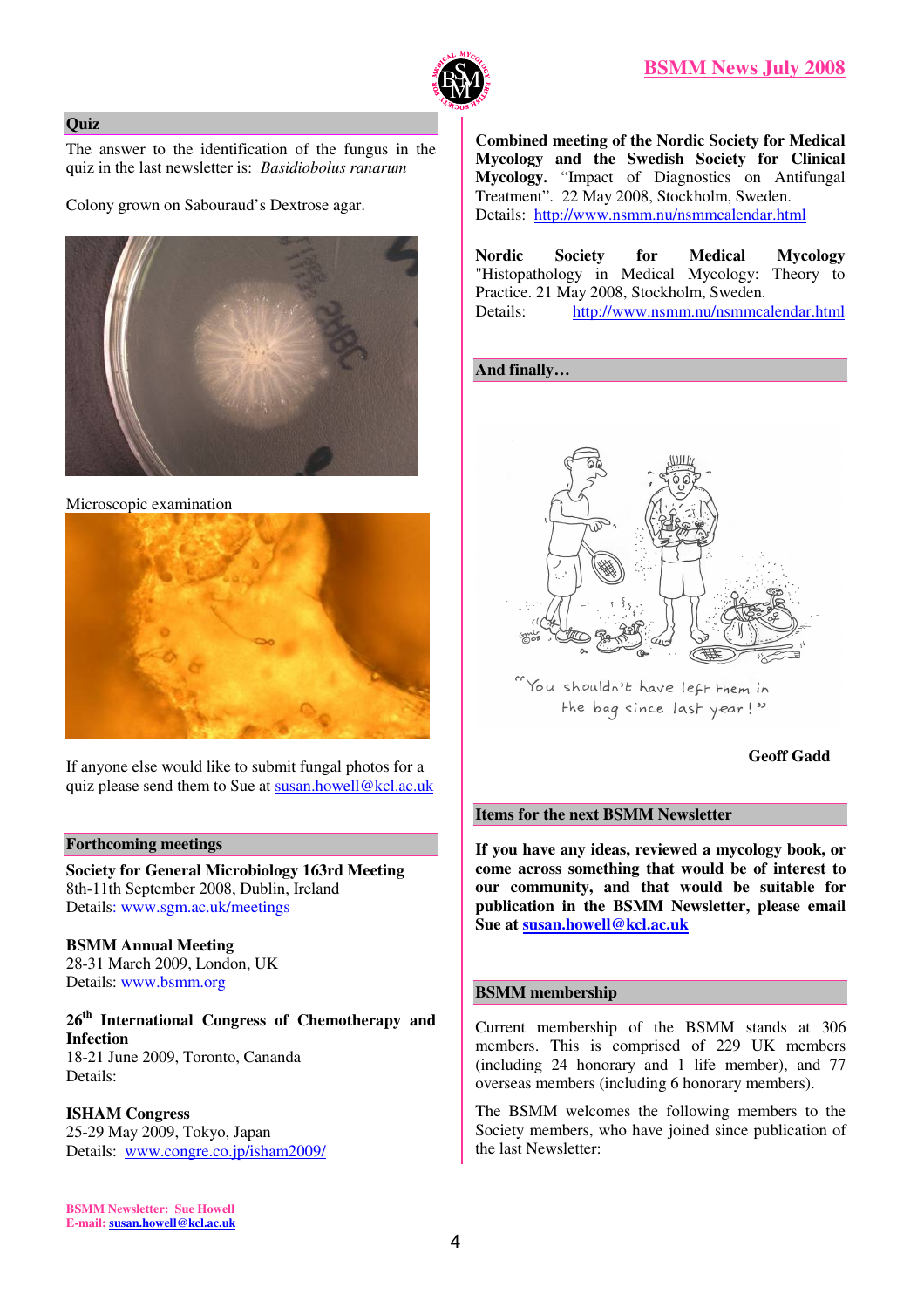

Christopher Thornton (Exeter) Christopher McKenzie (Aberdeen) Robin May (Birmingham) Timothy Cairns (London)

#### **BSMM Annual General Meeting 2008**

Minutes of the  $44<sup>th</sup>$  BSMM AGM held on  $31<sup>st</sup>$  March 2008 may be found on the BSMM website (www.bsmm.org).

## **Minutes**

Members present: 22

**1.** Apologies for absence were received from 7 members.

## **2. Minutes of the 43rd General Meeting held on 19th March 2007.**

The minute was accepted by those present and signed by the President.

### **3. Matters arising from the minutes.**

There were no matters arising that were not dealt with in other parts of the agenda.

## **4. President's report**

Dr Johnson spoke to a written report, as follows:

"It is my sad duty to report the death of Dr Betty Partridge one of the founder members of the BSMM and a past treasurer of the Society from 1979 to 1984. She was made an honorary member in 1990 and continued to attend our annual meetings well into retirement. She will be remembered as a very warm and friendly person and was particularly kind and welcoming to new members of the society, she will be missed. Colin Campbell, with the help of Donald Mackenzie, has agreed to write a short obituary for the next newsletter.

I will briefly summarise the activities of the Society since we last met at the annual meeting in Leeds last year. The Leeds meeting was a great success with a fascinating dinner venue at the Medical Museum. We owe our sincere thanks to our secretary Dick Hobson who was the local organiser and the rest of the local team for all their efforts on our behalf and of course to Gary Moran for organising such an interesting and thought-provoking scientific programme.

The BSMM/UCL Diploma/MSc in Medical Mycology continues to thrive with the first tranch of students having successfully obtained their degrees. The course is now taking overseas members and I am delighted to say we will hear more about this from Chris Kibbler, the course director, later in the agenda so I won't steal his thunder by elaborating further. As always our sincere thanks go to Chris.

Following on from the success of last years inaugural meeting of the UK Clinical Mycology Network (UKCMN), which immediately followed the BSMM meeting in Leeds, the same half day format has been adopted to follow the BSMM meeting tomorrow afternoon. Chris Kibbler will also update us on progress with this initiative.

As regards the formal working parties we will hear about developments with these later in the agenda but thanks to Silke Schelenz, as chair of the BSMM working party on standards of care for conducting an audit of the 2003 standards. I currently chair the working party for the Registry of Invasive Fungal Infection and Carol Munro is making excellent progress on improving and updating our web presence. We will consult you later in the agenda about the proposed formation of a working party to look at serological methods.

Thank you to Silke Schelenz for facilitating our 44th Annual Meeting here in Norwich and to Gary Moran who has got off to an excellent start in his first year as meetings secretary with what has started as and promises to continue to be a very interesting programme. Thank you as always to our sponsors from the pharmaceutical industry who are in alphabetical order Cape Cod Associates, Gilead, MSD, Pfizer and Schering Plough.

Finally I would like to extend my very warm thanks to the other committee members with whom I have greatly enjoyed working and particularly to Dick Hobson who this year completes his three-year stint as Secretary. Dick leaves a very well organized data base in the capable hands of Sue Howell who is to take over this role."

Acceptance of the President's report was proposed by Sue Howell, seconded by Rosemary Barnes and carried unanimously.

## **5. Treasurer's report**

Dr Donna MacCallum spoke to a written report for the financial year ending 31st December 2007, the text of which was as follows: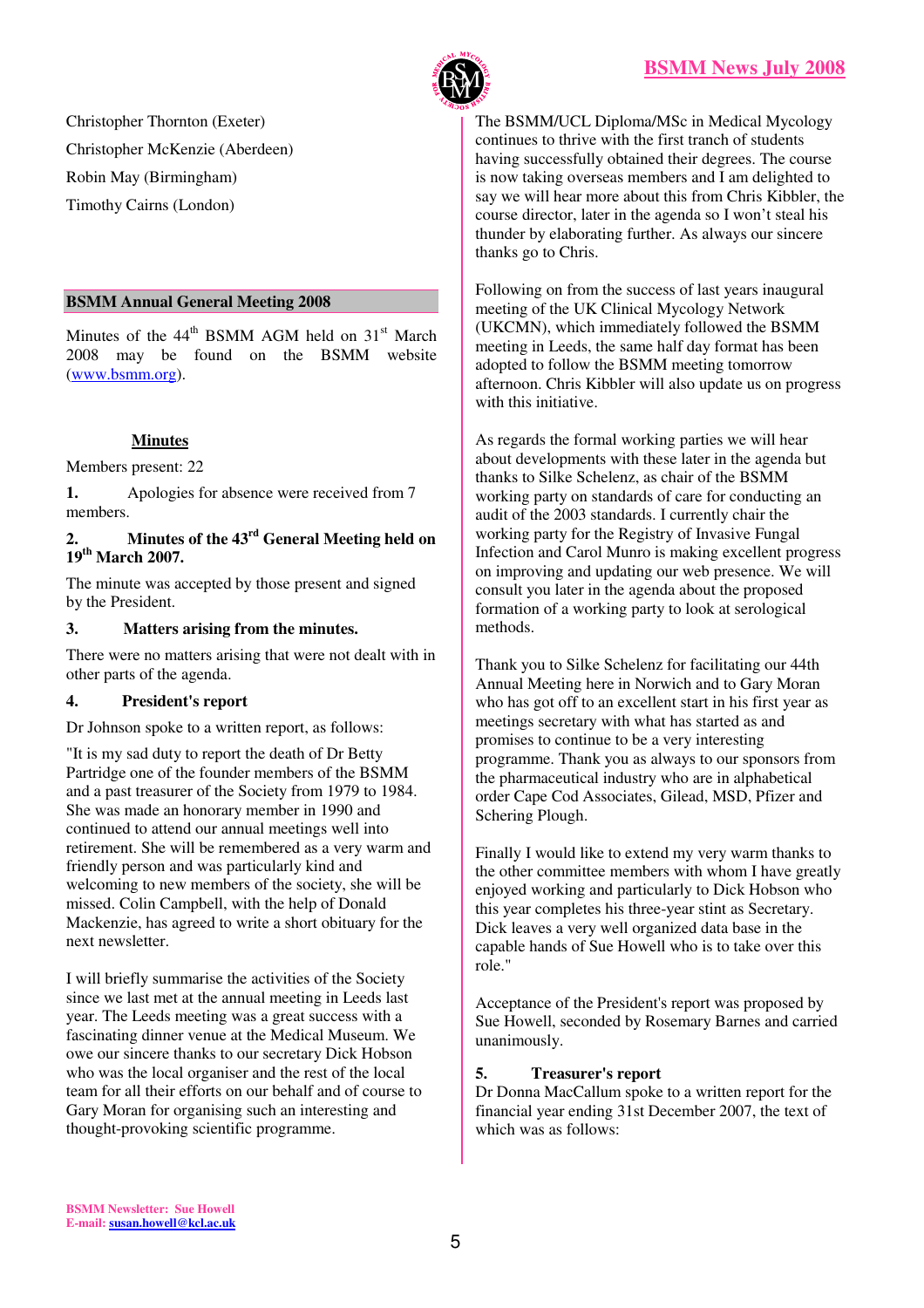

"Before beginning my explanation of the accounts for the year ending 31st December 2007 I would like to point out an error in the accounts where the figures for the Annual Meeting held in Leeds in 2007 have been referred to as the Leeds course. This has been altered on page 2, but figures for the conference are shown against the figures for the Leeds course in note 3, on the fourth page. Page 1 of the accounts shows the balance sheet for the year ending 31st December 2007. For all of the accounts, figures for the previous financial year (2006) are shown on the right for comparison. The balance sheet shows that the current assets of the society amount to a total of £133,734 (an increase from the previous year). Accruals shown represent the accountancy fee for the year. On the second page of the accounts are the details of the financial activities for the society for 2007. In going through these activities, reference will be made to the notes which appear on the following pages. Income for the Society was made up of members' subscriptions, bank interest of £2097 and sponsorship of the Fungal Registry. Other significant income was generated by the 2007 Annual BSMM meeting which was held in Leeds, and generated a surplus of £9416. We would like to extend our thanks to Dr Richard Hobson and his team for all their hard work in organizing such a successful and enjoyable meeting. Accounts for the meeting are detailed in note 3, with the accounts for the previous meeting, held in Dublin in 2006, shown in note 4 for comparison. The Leeds course was not held in 2007, so no income was generated by this activity. Expenses of the Society for the year ending 31st December 2007 included the payment of 2 travel grants, amounting to £1016 (note 6). This level of funding was down compared to the previous year (£3868), but reflected a reduced number of applications. Other expenditure included management and administrative costs (note 2), which amounted to £3738 (2006- £4651), and included £1018 of committee expenses. Other expenses associated with our commitment to mycological education are our contribution to the Mycology Diploma (£5000) and the setting up of the Fungal Registry. We also contributed to the expenses of two of our working parties: Standards of Care (£451) and Fungal Registry (£171). Taking all of the above into account, the British Society for Medical Mycology ended 2006 with a net worth of £133,734. I would just like to finish by reminding members that I am about to enter the final year of my term as BSMM honorary treasurer. If anyone is interested in taking over the position in 2009, a job description and further information can be obtained from me and the BSMM secretary."

Acceptance of the Treasurer's report was proposed by Richard Barton, seconded by Angela Galloway and carried unanimously.

#### **6. Secretary's report**

The Secretary, Dick Hobson, reported that current Society membership was 310, of whom 233 were UK members and 77 overseas members (including the Republic of Ireland). Since the 2007 AGM the Society had gained 14 new members and lost eight members, a net gain of six members. Of the eight members lost, six had resigned, one had his membership terminated, as he had stopped paying his membership subscriptions some years previously and his location was unknown to the Society, and one, Betty Partridge, had died. Dr Hobson noted that Society membership is very dynamic. Since accessing to office, he had processed 65 membership applications.

Eight travel grants had been processed, all of which had been approved. This was a welcome increase over the six applications processed the previous year. The total amount requested was £5,938.93, and the amount awarded was 74% of this, which was £4,395.88. A single application had been received for £5,300 for a Glyn Evans Travel Award, but the application had not been approved.

The Society had issued two Newsletters in the previous year, one of which contained a membership list. The Secretary acknowledged the help of Executive Committee member Sue Howell, who had produced and distributed both these Newsletters, leaving very little work for the Secretary to do.

With the end of terms of office of three Executive Committee members it had been necessary to hold a ballot to elect their replacements. The ballot was conducted using the Electoral Reform Society version of the Single Transferable vote. Ballot papers were sent out to all Society members for whom an address was known, and 113 valid papers were returned. The election was paper-based, to allow the distribution of unique papers. This had been an extremely timeconsuming exercise, and the Secretary recommended that the administration of future ballots should be contracted out to an external organisation such as Electoral Reform Services, the commercial arm of the Electoral Reform Society.

The Secretary thanked the Executive Committee and Society members for their help with his role of Secretary, and wished his successor good luck with the task ahead.

Acceptance of the Secretary's report was proposed by Elaine Bignell, seconded by Peter Troke and carried unanimously.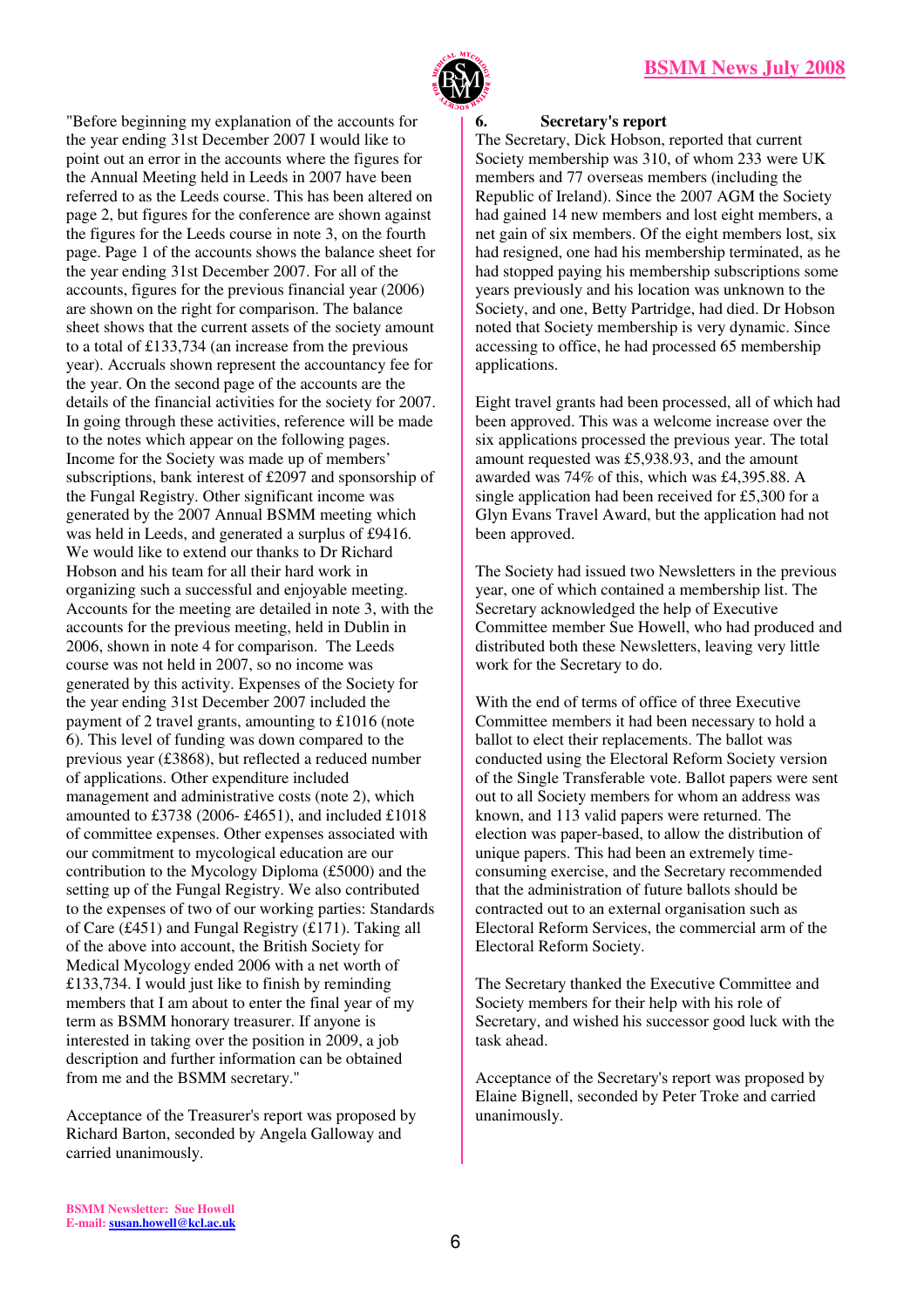

### **7. Working party reports**

## (i) BSMM/UCL Diploma/MSc

Prof. Kibbler spoke to a written report, as follows:

"The BSMM/UCL course in Medical Mycology was originally planned as a Diploma course. It was the consequence of concerns raised by the BSMM over the declining numbers of trained mycologists in the UK which triggered the convening of the BSMM Manpower and Training Working Party. The need for a national distance-learning course was one of two main objectives set by the committee. The course was developed by the core training working group and is taught over three to five years through sessions on DVD, web-based materials and practical modules, requiring attendance for short courses at Leeds and Bristol. The students are assessed at the end of each module (including practical assessments), by means of a project report or dissertation and by a final unseen written examination. The first students were enrolled in 2004 for the Diploma course and UCL approved the process for upgrading to an MSc in Medical Mycology last year. The MSc course requires an extra module and a more in-depth project plus a dissertation rather than a shorter project report.

This year 11 students have enrolled and these include six from overseas. We are very pleased to welcome them to the BSMM community. Three of the first cohort of students took their finals this last summer and I hope you will join the Course Committee in congratulating them all on their graduation.

Each UK student has a BSMM supervisor and we are very grateful to the 17 supervisors who are currently assisting with the course. In addition, ECMM and ISHAM have been helpful in suggesting suitable overseas supervisors for our new students. Any members of the BSMM who are interested in acting as a supervisor should contact me and I will be happy to explain what is entailed. The course is entirely dependent upon the goodwill of BSMM members.

The MSc is now well established and the majority of students seem keen to enrol or upgrade to this. The first cohort of overseas students has started and we are having considerable interest from abroad. Both ISHAM and the ECMM have advertised the course and been very supportive of it in their newsletters/web-sites. We are now in the process of revising the original DVD and web-based materials and, again, I am very grateful to colleagues around the UK who are spending their time on this. I should say that the course is well thought of at UCL. It is now serving as a model for other courses such as a distance learning course in crime analysis for the Jill Dando Institute of Crime Science and an

international UCL course in haemoglobinopathy.

We feel that the balance and numbers of students on the course is about right, although this will be kept under review in future years. We are required to renegotiate the Statement of Intent (the financial arrangement between UCL and the BSMM) this year and this is now in progress. Once the early modules have been revised we will begin on the later ones. Developments in the UCL Multimedia Department mean that revisions may prove to be cheaper than first estimated. Once again I would like to thank the Course Committee and the module tutors, Tim McHugh (the other UCL tutor), the external examiners and Anne Dickens, our Course Administrator, for all their efforts in keeping the course running smoothly."

The President pointed out to the Society that the Diploma Working Party had in fact been disbanded and subsumed into the Curriculum Committee.

### (ii) Standards of Care

Dr Schelenz was not present to give a formal report. However the President was able to inform the Society that the Working Party had carried out a UK-wide audit of the 2003 Standards of care, and it was anticipated that this would be published in due course.

#### (iii) Website.

Dr Carol Munro had provided a written report, which was read out by the Secretary:

"The website working party is comprised of Ruth Ashbee, Gary Moran, Gillian Shankland, Silke Schelenz and chaired by Carol Munro.

The BSMM have commissioned MyDent Multimedia to re-design the web site to enhance the web presence of the society and ensure the web site remains an important source of reference for members of the medical mycology community. The design, general look and lay out of the web site were approved by the executive committee with inputs from the working party members. Progress has been made in re-structuring the BSMM web pages. Several pages will be database-driven and the major points of construction have been completed. This will enable quick and easy access and the web pages may be updated from an internet connection anywhere in the world. The website will incorporate registration for the annual meetings and in the last 2 months eCommerce has been set up through PayPal to enable web-based payments of conference fees as well as annual membership fees. Donna (MacCallum) has trialled the system and the first membership fee has successful been paid by an overseas member with PayPal. The text from the old web pages will be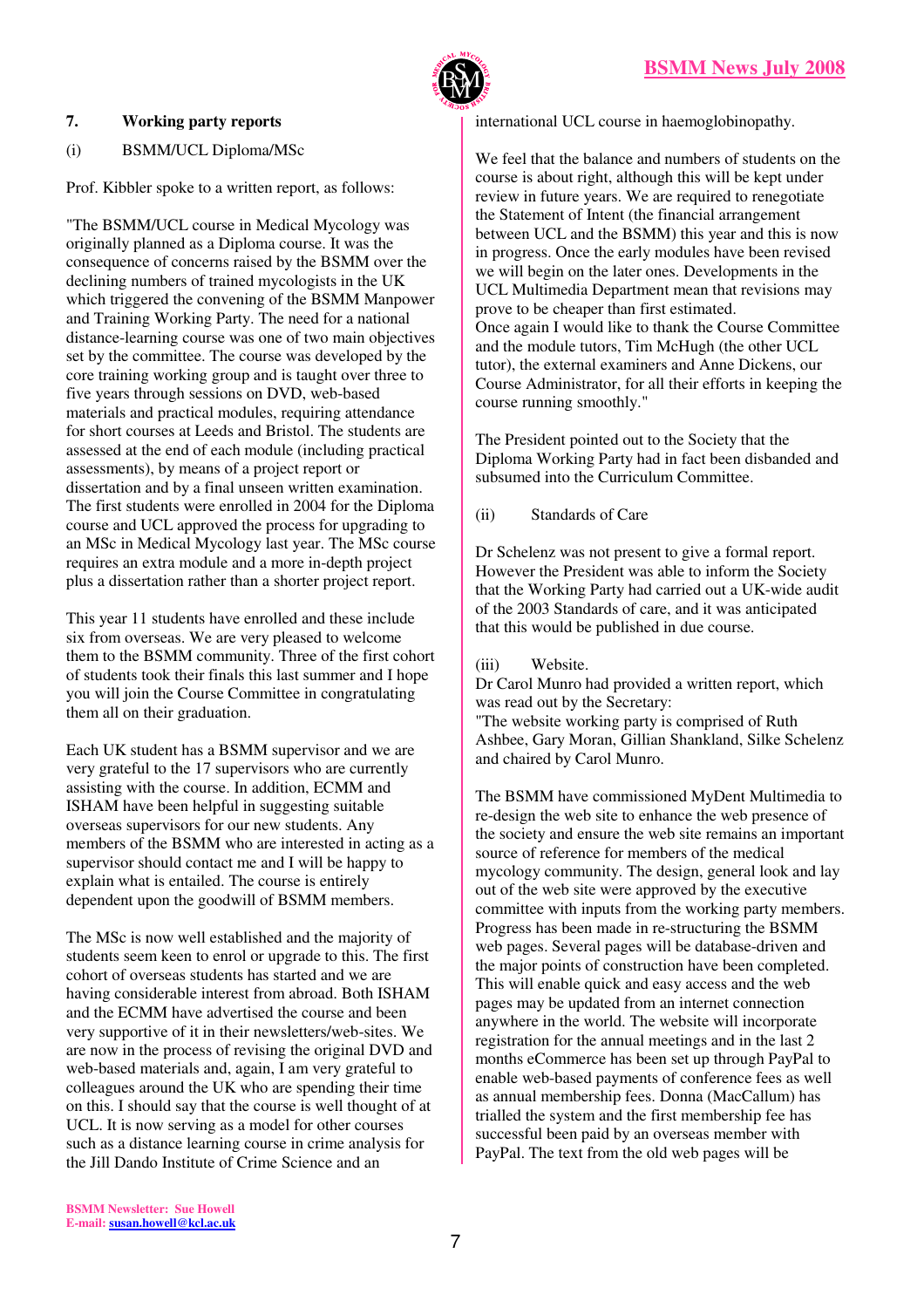

transferred to the new web site and updated in due course and I (Carol Munro) have agreed to be responsible for the maintenance and updating of the new web site with the appropriate training. I anticipate that the new website will be ready for re-launch by this summer. I hope that members will enjoy browsing through the new web pages and that it continues to be an important resource for the society. Any members with suggestions, contributions or material for the web site should contact Carol Munro or the secretary."

(iv) Fungal Infection Registry

Dr Johnson spoke to a written report, as follows:

"I am delighted to report that we had a launch meeting of the BSMM Registry of Fungal Infection in September last year during which the web-based reporting system was demonstrated to participants. Although we had blanket ethics committee approval, formal registration of individual sites required that they seek permission from their local research committees. This is now starting to happen and registered centres were granted access in January. We currently have 10 users registered at five centres and the first 20 sets of patient data have been entered. I have expressions of interest from many other centres and some are close to registering.

We are having a meeting in Dublin in June to discuss the possibility of adding centres in Ireland to the registry as it is currently limited to UK centres.

We are planning a Registry Newsletter which will be distributed shortly and will get all the registration details on to the BSMM website.

We are very grateful to Gilead for providing the £200,000 necessary for development and running of the registry and are currently discussing with other interested pharmaceutical companies the ways in which they may be able to help support data entry.

Thank you to the working party members: David Denning, Ibrahim Hassan, Brian Jones, Chris Kibbler and Caroline Sabine and to Witold Malyszczak from Gilead for all their hard work support and input during the development of the registry."

Following the Working Party reports Dr Johnson made a proposal that the Society should support a Working Party on fungal serology. There followed some discussion about the scope and proposed output of the Working Party. Discussion centred around whether the work should relate specifically to methods of antibody detection and, if so, which fungi would be covered, or

whether the work should be broadened out to include antigen and other direct detection methods. It was agreed that the scope of the work should be agreed by the Working Party after its inception, and that the output should be, at least, a peer-reviewed publication. Dr Richard Barton kindly agreed to chair the Working Party.

## **8. UK Clinical Mycology Network**

Professor Kibbler gave a brief outline of the achievements and activities of the UK Clinical Mycology Network. The UKCMN Steering Committee had taken over the role of advising the HPA on matters relating to fungal infection from the Advisory Committee on Fungal Infections ACFI). Among other achievements the Network had set up a website and would be holding its second Annual Meeting the following day. Through Dr Hobson, the Network was exploring with the Royal College of Pathologists the possibility of introducing some formal "credentialing" for clinical scientists and medically-qualified microbiologists, to provide evidence of subspecialty training in this area.

## **9. Changes to Society Rules:**

(i) Proposed new Paragraph 3: None of the Society's assets may be distributed or otherwise applied (on being wound up or at any other time) except to further its charitable purpose

The Treasurer had received a communication from the Office of the Scottish Charity Regulator. The Regulator had scrutinised the BSMM Constitution, and had suggested that an additional paragraph was required for the Society to meet its regulations. The specific wording suggested was: "None of the Group's assets may be distributed or otherwise applied (on being wound up or at any other time) except to further its charitable purpose". Adoption of this change was accepted unanimously.

(ii) Proposed new Paragraph 7 (will be Paragraph 8 if (i) is adopted): The Committee shall be elected for terms of three years except the Local Organisers (two years), Secretary (four years) and Treasurer (five years).

This had been discussed at the previous AGM, and was accepted unanimously. It was noted that it had also been proposed to increase the President's term of office from two to three years, but this had not been included in the agenda. This proposal would therefore be carried over, to appear as an agenda item for the 2009 AGM.

(iii) Proposed addition to Paragraph 10: In considering applications for Society membership the